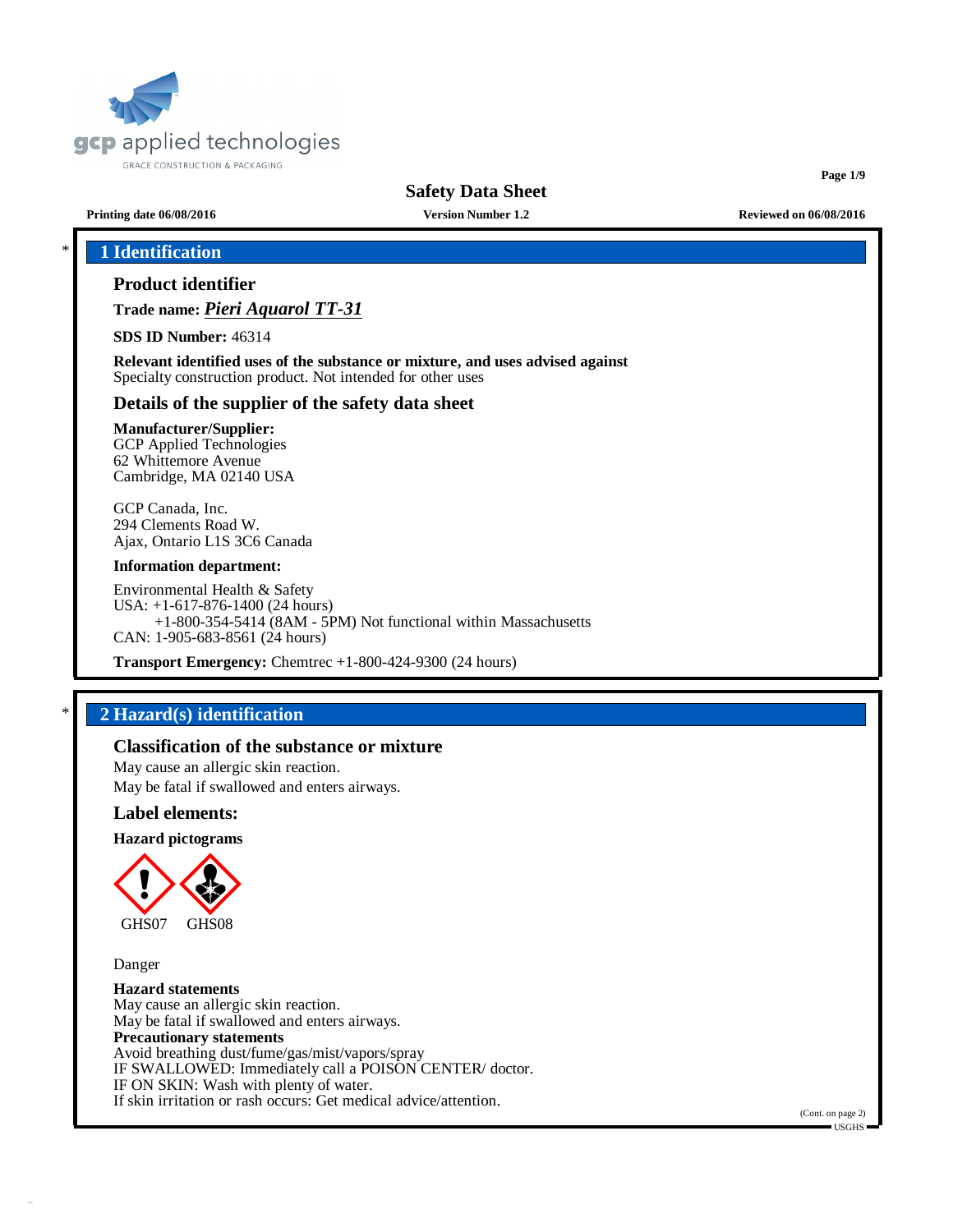# **Trade name:** *Pieri Aquarol TT-31*

Do NOT induce vomiting. Wash contaminated clothing before reuse. **NFPA ratings (scale 0 - 4)**



## **HMIS-ratings (scale 0 - 4)**

 HEALTH FIRE REACTIVITY  $\boxed{0}$  Reactivity = 0  $\vert$ 1 Health  $= 2$  $Flammability = 1$ 

### **Other hazards**

**Results of PBT and vPvB assessment**

**PBT:** Not applicable. **vPvB:** Not applicable.

# \* **3 Composition/information on ingredients**

# **Chemical characterization: Mixtures**

**Description:** Mixture of the substances listed below with additional nonhazardous ingredients.

| <b>Hazardous components:</b> |                                                                                          |                |  |  |
|------------------------------|------------------------------------------------------------------------------------------|----------------|--|--|
|                              | 848301-69-9 Distillates (Fischer - Tropsch), heavy, C18-50 - bramched, cyclic and linear | $30 - 50%$     |  |  |
|                              | Fatty acids, tall-oil, reation products with boric acid (H3BO3) and diethanolamine       | $1.0 - 2.0\%$  |  |  |
|                              | $52-51-7$ bronopol                                                                       | $10.0 - 0.1\%$ |  |  |
|                              |                                                                                          |                |  |  |

**Additional information:** For the wording of the listed hazard phrases refer to section 16.

### \* **4 First-aid measures**

### **Description of first aid measures**

**General information:** Get medical advice/attention if you feel unwell.

#### **After inhalation:**

Supply fresh air. If required, provide artificial respiration. Keep patient warm. Consult doctor if symptoms persist.

#### **After skin contact:**

Immediately wash contaminated skin with soap or mild detergent and water. If this chemical soaks clothing, immediately remove clothing and wash skin.

### **After eye contact:**

Rinse opened eye for several minutes under running water.

Rinse cautiously with water for several minutes.

Seek immediate medical advice.

### **After swallowing:**

Wash out mouth with water

Rinse mouth.

(Cont. on page 3) USGHS

(Cont. from page 1)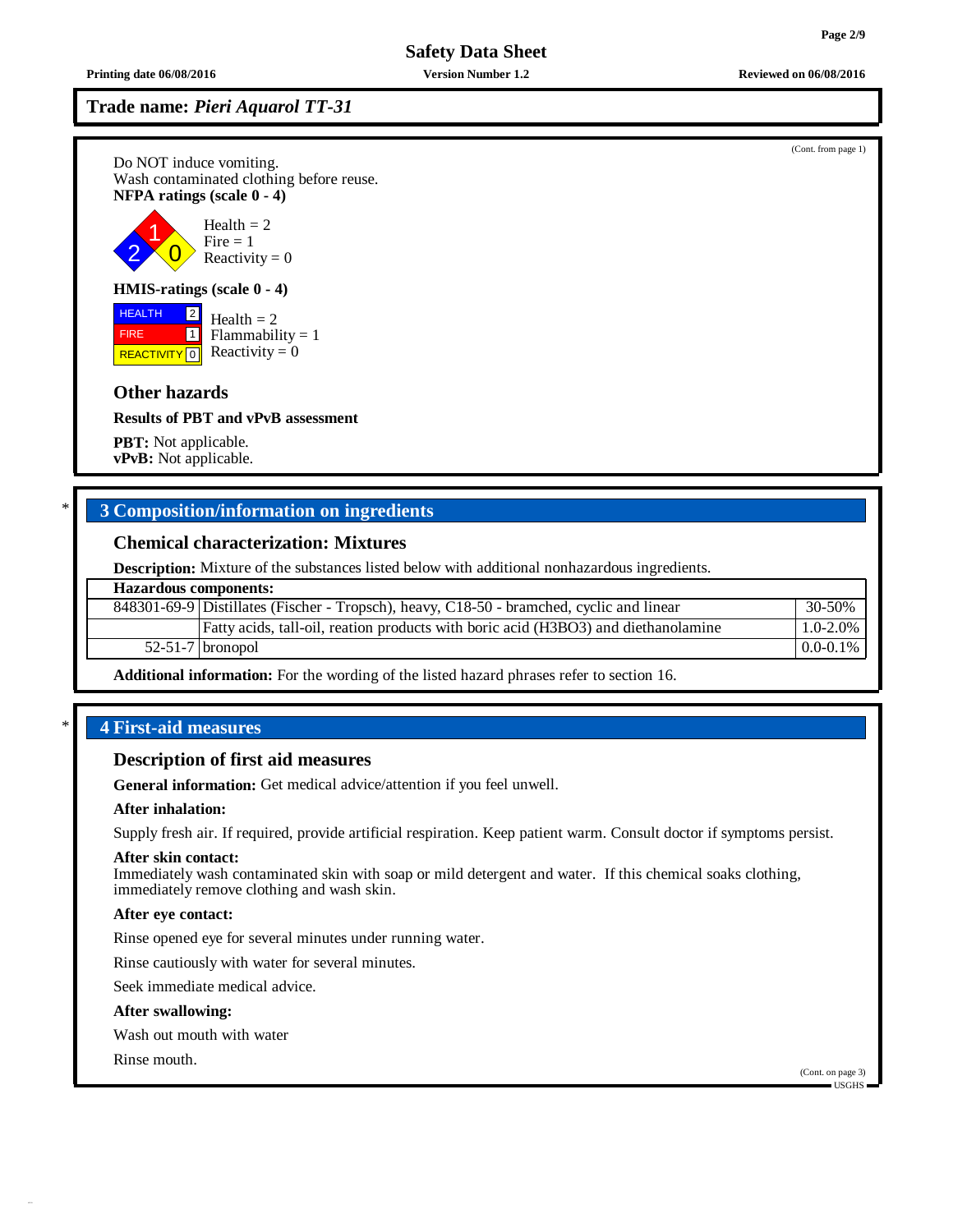**Safety Data Sheet**

**Printing date 06/08/2016 Version Number 1.2 Reviewed on 06/08/2016**

**Trade name:** *Pieri Aquarol TT-31*

Do not induce vomiting; immediately call for medical help.

Never give anything by mouth to an unconscious person.

### **Information for doctor:**

**Most important symptoms and effects, both acute and delayed** Harmful: may cause lung damage if swallowed.

**Indication of any immediate medical attention and special treatment needed** No further relevant information available.

# **5 Fire-fighting measures**

**Special hazards arising from the substance or mixture** No further relevant information available.

**Additional information** Collect contaminated fire fighting water separately. It must not enter the sewage system.

# **6 Accidental release measures**

### **Personal precautions, protective equipment and emergency procedures**

Wear protective equipment. Keep unprotected persons away.

### **Methods and material for containment and cleaning up:**

Contain and/or absorb spill with inert material (i.e. sand, vermiculite) then place in a suitable container.

Sweep up spilled product into receptacles.

Dispose contaminated material as waste according to section 13 of the SDS.

### **Reference to other sections**

See Section 7 for information on safe handling.

See Section 8 for information on personal protection equipment.

See Section 13 for disposal information.

# **7 Handling and storage**

# **Handling:**

**Precautions for safe handling**

Open and handle receptacle with care.

Prevent formation of aerosols.

**Information about protection against explosions and fires:** No special measures required.

### **Conditions for safe storage, including any incompatibilities**

**Storage:**

**Information about storage in one common storage facility:** No special measures required.

**Further information about storage conditions:** Keep receptacle tightly sealed.

**Specific end use(s)** No further relevant information available.

USGHS (Cont. on page 4)

(Cont. from page 2)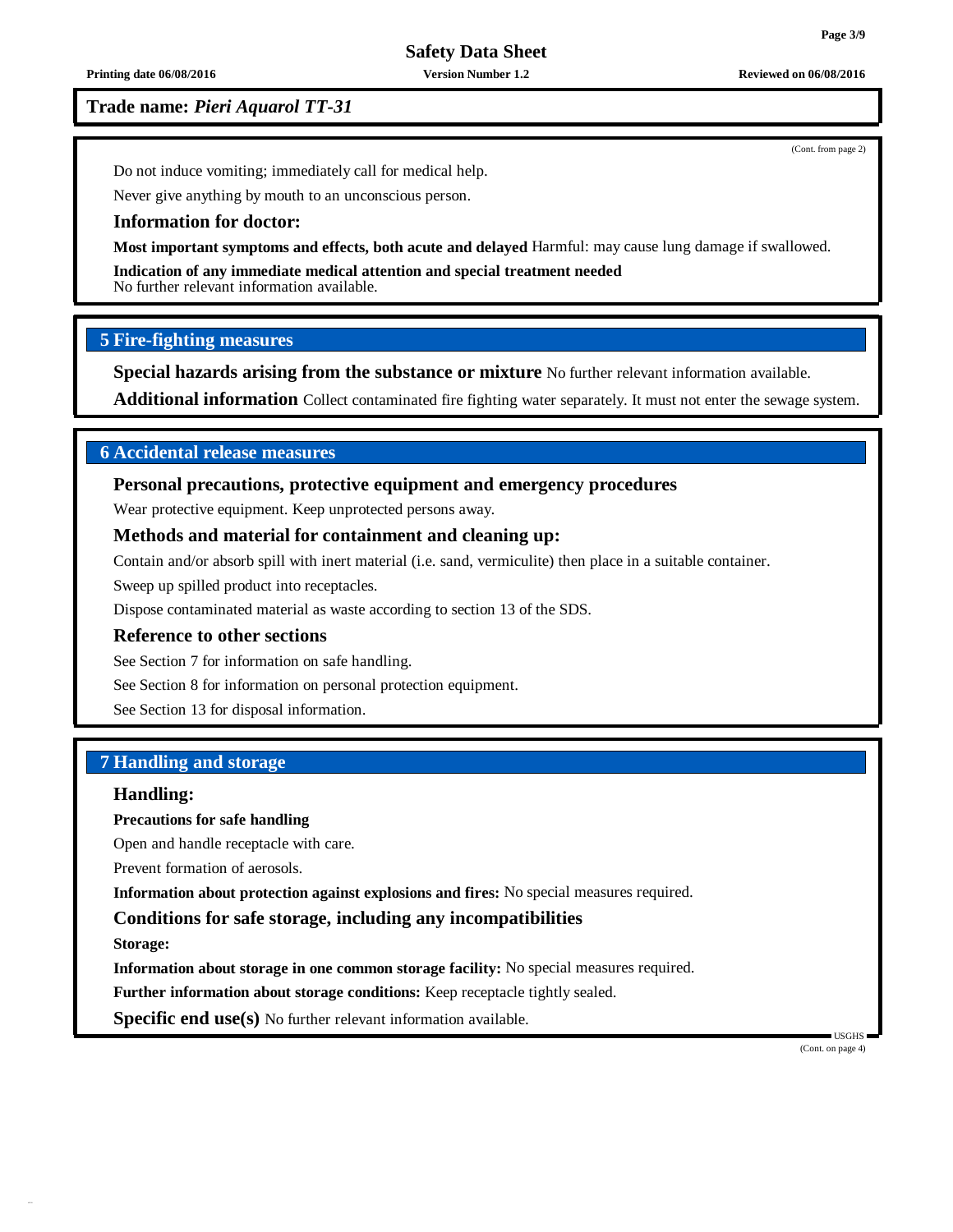# **Trade name:** *Pieri Aquarol TT-31*

(Cont. from page 3)

**Page 4/9**

# \* **8 Exposure controls/personal protection**

**Additional information about design of technical systems:** No further data; see item 7.

### **Control parameters**

#### **Components with limit values that require monitoring at the workplace:**

The product does not contain any relevant quantities of materials with critical values that have to be monitored at the workplace.

**Additional information:** The lists that were valid during the creation were used as basis.

### **Exposure controls**

**Personal protective equipment:**

#### **General protective and hygienic measures:**

Avoid contact with the eyes and skin.

The usual precautionary measures for handling chemicals should be followed.

#### **Breathing equipment:**

A chemical cartridge respirator with organic vapor cartridge is required if occupational exposure limits are exceeded. A dust/mist cartridge or prefilter may be needed in addition to control exposure to mist. Supplied air respirator (SCBA) is required at exposure levels above the capabilities of a chemical cartridge respirator.

#### **Protection of hands:**

Gloves should be worn to prevent skin contact and should be impermeable and resistant to the product.

#### **Material of gloves**

Gloves should be worn to prevent skin contact and should be impermeable and resistant to the product. Rubber gloves

#### **Eye protection:**



Safety glasses with side shield protection.

Safety glasses with side shields should be worn to prevent contact due to splashing. Under high vapor mist concentrations, tightly sealed goggles should be worn.



A face shield should also be worn if there is potential exposure to splash or spray.

#### **Body protection:**

Protective work clothing

Use personal protective equipment as required.

Take off contaminated clothing.

# \* **9 Physical and chemical properties**

### **Information on basic physical and chemical properties**

**General Information Appearance:** Form: Liquid

**Color:** According to product specification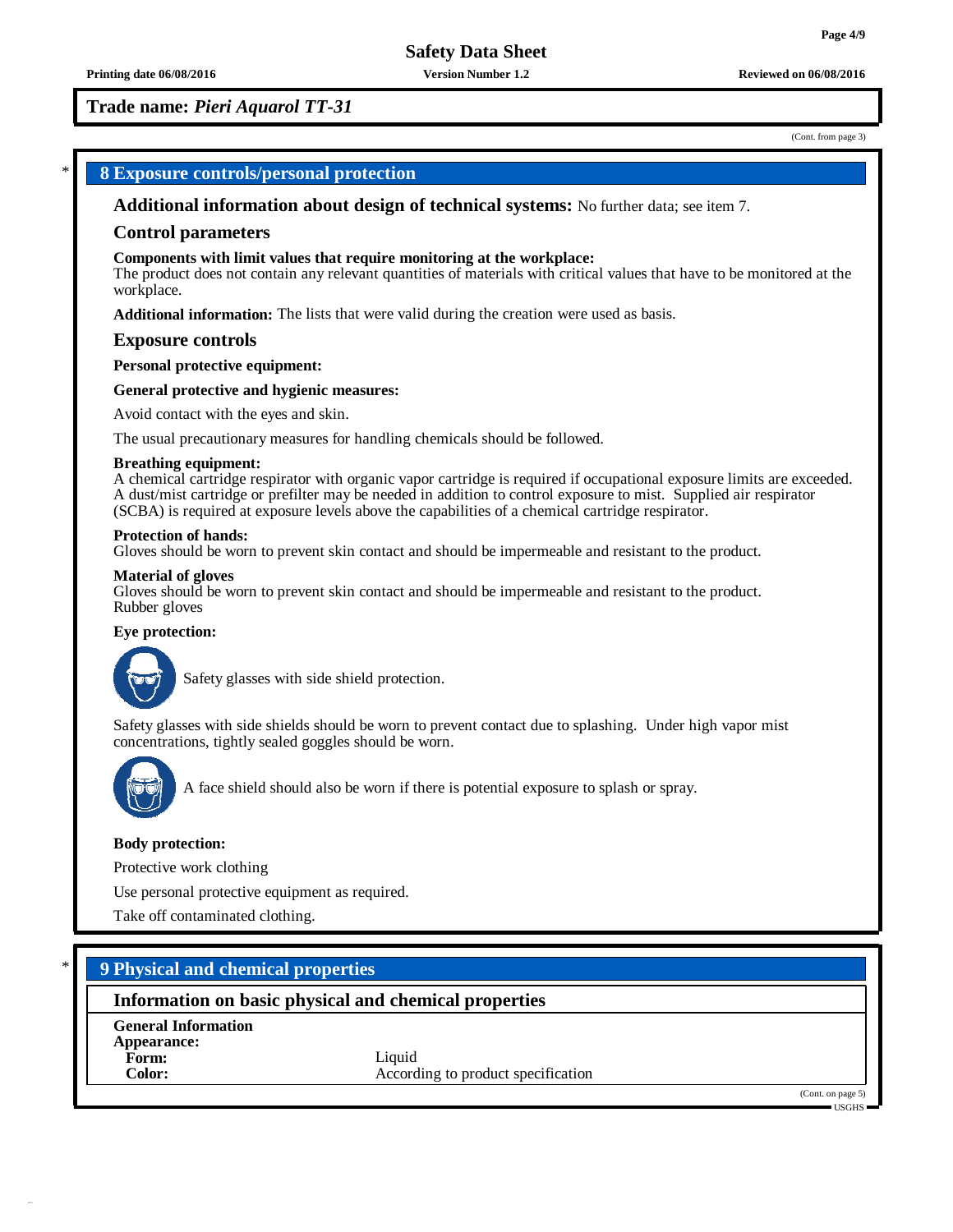**Safety Data Sheet**

#### **Printing date 06/08/2016 Version Number 1.2 Reviewed on 06/08/2016**

# **Trade name:** *Pieri Aquarol TT-31*

|                                                                                                                                                                                         | (Cont. from page 4)                                                                                           |
|-----------------------------------------------------------------------------------------------------------------------------------------------------------------------------------------|---------------------------------------------------------------------------------------------------------------|
| Odor:                                                                                                                                                                                   | Characteristic                                                                                                |
| Odor threshold:                                                                                                                                                                         | Not determined.                                                                                               |
| pH-value $(\sim)$ at 20 °C (68 °F):                                                                                                                                                     | 8.3                                                                                                           |
| <b>Change in condition</b><br><b>Melting point/Melting range:</b><br><b>Boiling point/Boiling range:</b><br><b>Flash point:</b>                                                         | Undetermined.<br>100 °C (212 °F)<br>$> 100$ °C ( $> 212$ °F)                                                  |
| <b>Flammability (solid, gaseous):</b>                                                                                                                                                   | Not applicable.                                                                                               |
| <b>Decomposition temperature:</b><br>Auto igniting:<br>Danger of explosion:                                                                                                             | Not determined.<br>Product is not selfigniting.<br>Product does not present an explosion hazard.              |
| <b>Explosion limits:</b><br>Lower:<br><b>Upper:</b><br><b>VOC Content (max):</b>                                                                                                        | Not determined.<br>Not determined.<br>Not determined.                                                         |
| Vapor pressure at 20 $^{\circ}$ C (68 $^{\circ}$ F):<br>Density: (~) at 20 $^{\circ}$ C (68 $^{\circ}$ F)<br><b>Relative density</b><br><b>Vapor density</b><br><b>Evaporation rate</b> | $0.5$ hPa<br>$0.9$ g/cm <sup>3</sup> (7.511 lbs/gal)<br>Not determined.<br>Not determined.<br>Not determined. |
| Solubility in / Miscibility with<br>Water:                                                                                                                                              | Not miscible or difficult to mix.<br>Not miscible or difficult to mix.                                        |
| <b>Partition coefficient (n-octanol/water):</b> Not determined.                                                                                                                         |                                                                                                               |
| <b>Viscosity:</b><br>Dynamic:<br>Kinematic:<br>Molecular weight                                                                                                                         | Not determined.<br>Not determined.<br>Not applicable.                                                         |
| <b>Other information</b>                                                                                                                                                                | No further relevant information available.                                                                    |

# **10 Stability and reactivity**

**Reactivity** Stable under normal conditions.

**Chemical stability**

**Thermal decomposition:** No decomposition if used according to specifications.

**Conditions to avoid** No further relevant information available.

**Incompatible materials:** No further relevant information available.

# **Hazardous decomposition products:**

Carbon monoxide and carbon dioxide Hydrocarbons

Other potentially hazardous products may also be formed.

**Additional information:** See section 7 for information on handling, storage and conditions to be avoided.

USGHS (Cont. on page 6)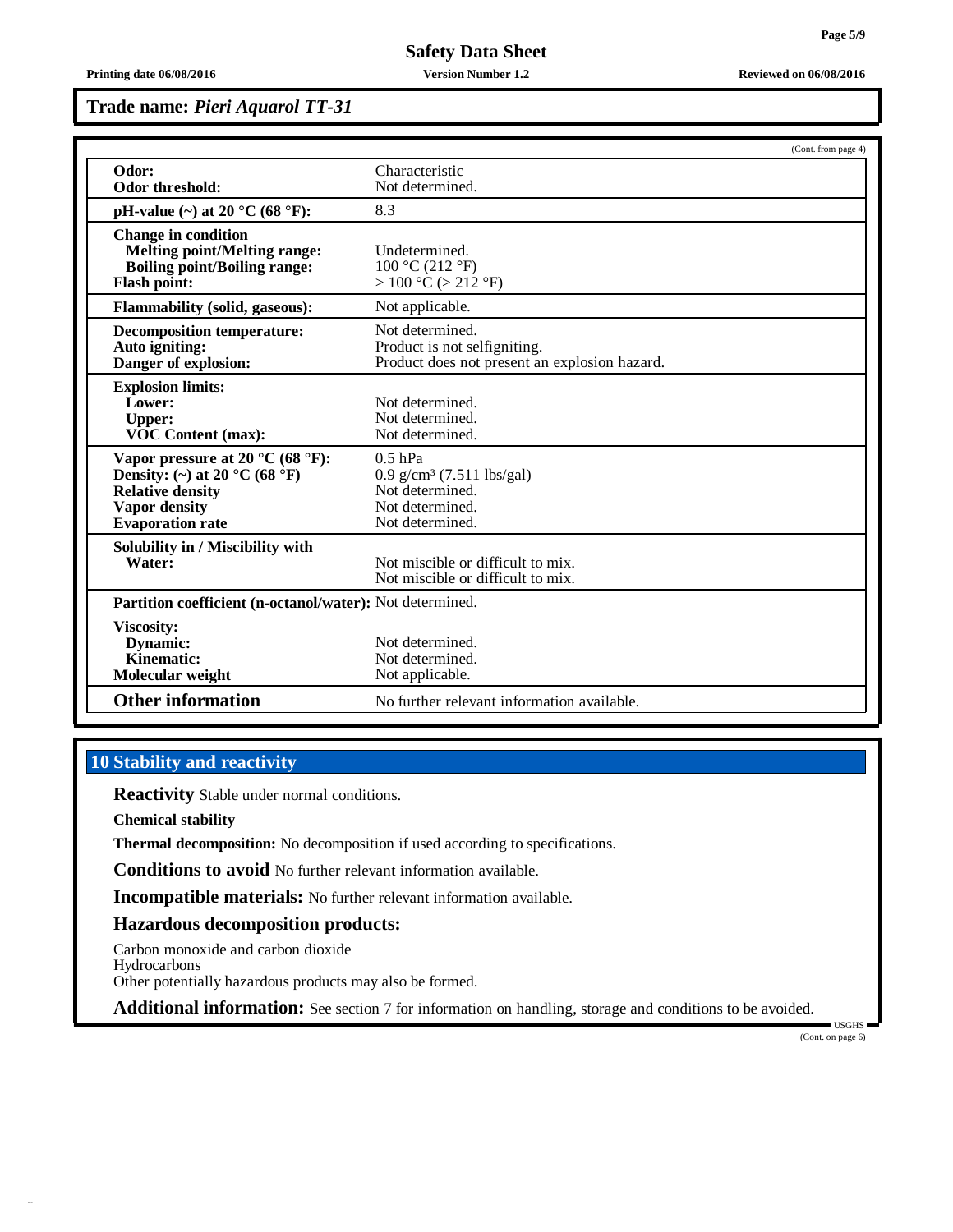### **Trade name:** *Pieri Aquarol TT-31*

# \* **11 Toxicological information**

### **Information on toxicological effects**

### **Acute toxicity:**

| LD/LC50 values relevant for classification:                                              |      |                                                |  |  |  |  |
|------------------------------------------------------------------------------------------|------|------------------------------------------------|--|--|--|--|
| 848301-69-9 Distillates (Fischer - Tropsch), heavy, C18-50 - bramched, cyclic and linear |      |                                                |  |  |  |  |
| Oral                                                                                     | LD50 | $>$ 5000 mg/kg (rat)                           |  |  |  |  |
| Dermal                                                                                   | LD50 | $>$ 5000 mg/kg (rabbit)                        |  |  |  |  |
| Inhalation $LC50$ , 4h                                                                   |      | $>$ 20 mg/l (rat)                              |  |  |  |  |
| 52-51-7 bronopol                                                                         |      |                                                |  |  |  |  |
| Oral                                                                                     | LD50 | $305 \text{ mg/kg}$ (rat)                      |  |  |  |  |
| Dermal                                                                                   | LD50 | $>2000$ mg/kg (rat)                            |  |  |  |  |
|                                                                                          |      | LC50, 96h $ 41.2 \text{ mg/l}$ (rainbow trout) |  |  |  |  |

#### **Primary irritant effect:**

**on the skin:** No irritating effect expected

**on the eye:** No irritating effect expected

**inhalation:** No irritating effect expected

**Ingestion:** Harmful: may cause lung damage if swallowed.

#### **Additional toxicological information:**

Over exposure by inhalation or ingestion may be fatal. Chemicals contained in this product can affect the skin, heart, brain, liver, kidneys, lungs and spleen. Some harmful effects are also possible through skin absorption. Chemicals contained in this product can affect the skin, heart, brain, liver, kidneys, lungs and spleen. Over exposure by inhalation may be fatal due to pulmonary edema (fluid in lungs). This material may be harmful or fatal if swallowed. Ingestion may result in vomiting; aspiration (breathing) of vomitus into lungs must be avoided as even small quantities may result in aspiration pneumonitis. Some harmful effects are also possible through skin absorption.

**848301-69-9 Distillates (Fischer - Tropsch), heavy, C18-50 - bramched, cyclic and linear**

NOEC/NOEL 1 - 10 mg/l (aquatic invertebrates)

 $> 100$  mg/l (fish)

**Carcinogenic categories**

**IARC (International Agency for Research on Cancer) Human Carcinogenicity:**

**Group 1- Positive, Group 2A- Probable, Group 2B- Possible, Group 3- Not Classifiable**

102-71-6 Triethanolamine 3

**NTP (National Toxicology Program)**

**K–Known to be carcinogenic, R–May reasonably be anticipated to be carcinogenic**

None of the ingredients is listed.

**OSHA-Ca (Occupational Safety & Health Administration)**

None of the ingredients is listed.

# \* **12 Ecological information**

**Toxicity**

**Aquatic toxicity:**

**848301-69-9 Distillates (Fischer - Tropsch), heavy, C18-50 - bramched, cyclic and linear**

 $LL/EL/IL50$   $>$  100 mg/l (algae)

> 100 mg/l (aquatic invertebrates)

 $> 100$  mg/l (fish)

 $(Cont. on page$ USGHS

**Page 6/9**

(Cont. from page 5)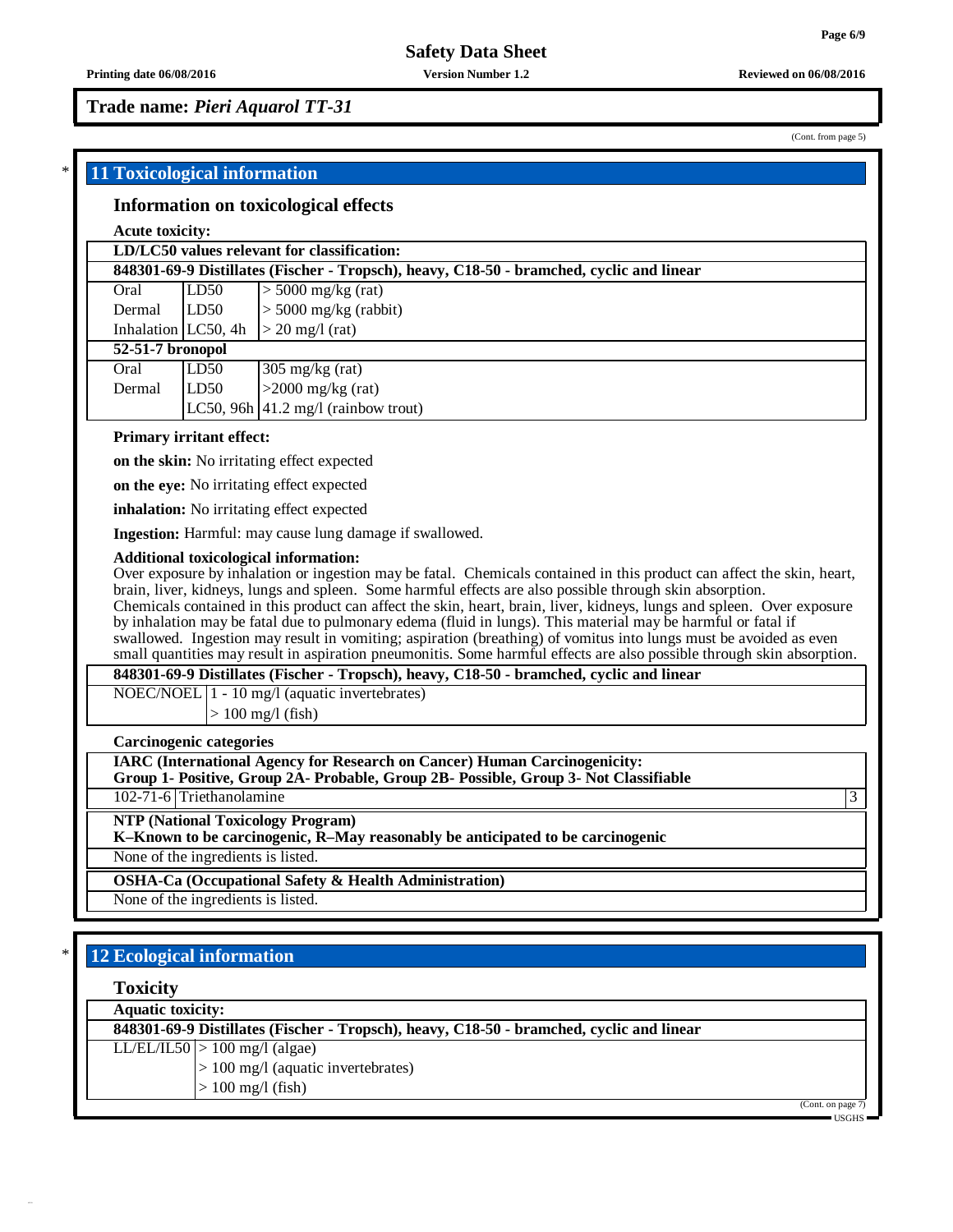# **Trade name:** *Pieri Aquarol TT-31*

### **52-51-7 bronopol**

EC50, 48h 1.4 mg/l (daphnia magna)

EC50, 72h  $\vert$  0.4 mg/l (algae)

**Persistence and degradability** No further relevant information available.

### **Behavior in environmental systems:**

**Bioaccumulative potential** No further relevant information available.

**Mobility in soil** No further relevant information available.

### **Additional ecological information:**

**General notes:** Not known to be hazardous to water.

# **Results of PBT and vPvB assessment**

**PBT:** Not applicable. **vPvB:** Not applicable.

**Other adverse effects** No further relevant information available.

# **13 Disposal considerations**

**Waste treatment methods** Comply with Federal, State and local regulations.

## **Recommendation:**



Must not be disposed of together with household garbage. Do not allow product to reach sewage system.

### **Uncleaned packagings:**

**Recommendation:** Disposal must be made according to official regulations.

| <b>14 Transport information</b>                           |                                                                                                                 |
|-----------------------------------------------------------|-----------------------------------------------------------------------------------------------------------------|
| <b>UN-Number</b><br>DOT, ADR, ADN, IMDG, IATA             | Not applicable.                                                                                                 |
| UN proper shipping name<br>DOT, ADR, ADN, IMDG, IATA      | Not applicable.                                                                                                 |
| <b>Transport hazard class(es)</b>                         |                                                                                                                 |
| DOT, ADR, ADN, IMDG, IATA<br><b>Class</b>                 | Not applicable.                                                                                                 |
| <b>Packing group</b><br>DOT, ADR, IMDG, IATA              | Not applicable.                                                                                                 |
| <b>Environmental hazards:</b><br><b>Marine pollutant:</b> | N <sub>0</sub>                                                                                                  |
| <b>Special precautions for user</b>                       | Not applicable.                                                                                                 |
|                                                           | <b>Transport/Additional information:</b> Not classified as a dangerous good for transport by road, rail or air. |
|                                                           | (Cont. on page 8)                                                                                               |

(Cont. from page 6)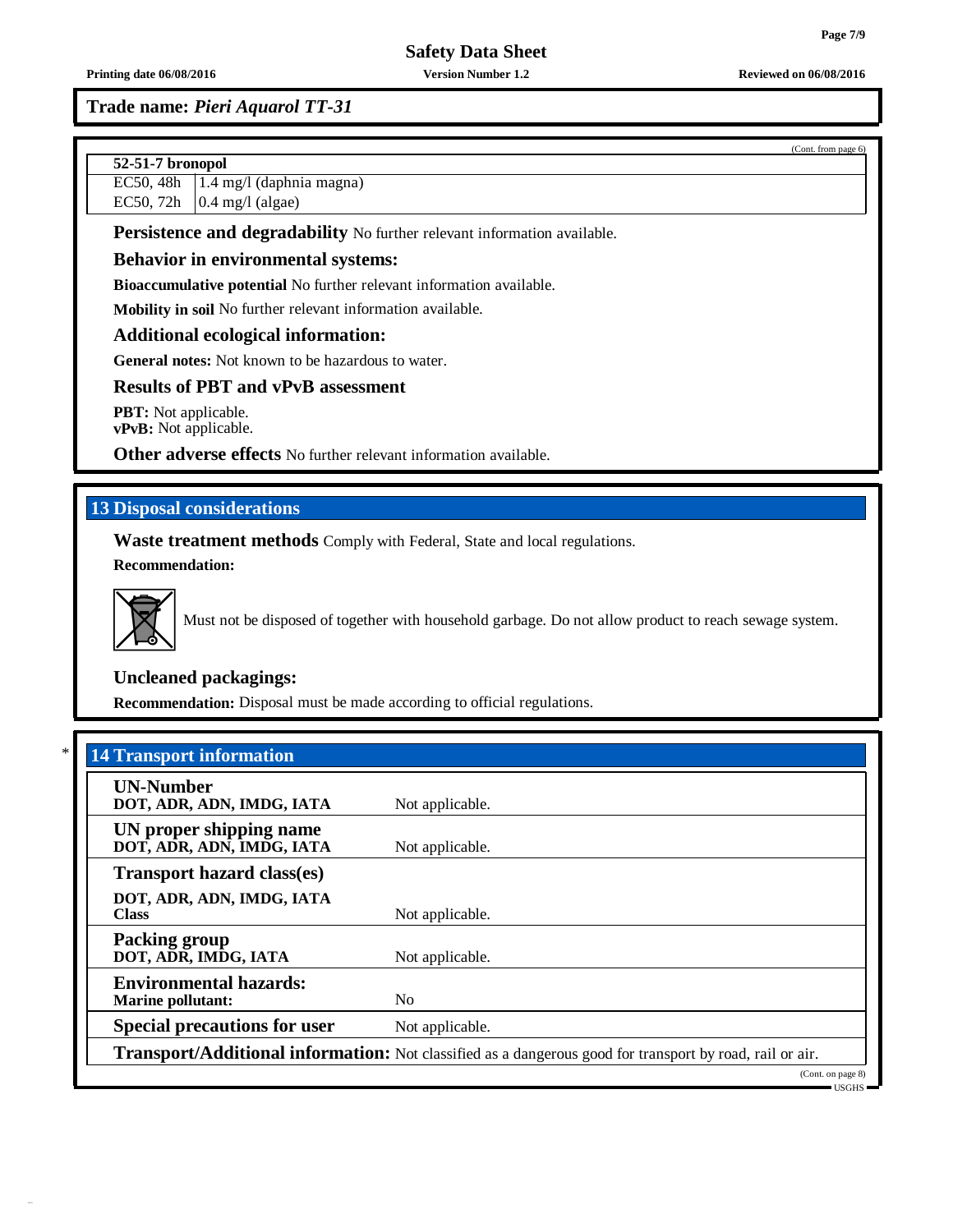(Cont. from page 7)

# **Safety Data Sheet**

**Printing date 06/08/2016 Version Number 1.2 Reviewed on 06/08/2016**

**Trade name:** *Pieri Aquarol TT-31*

**DOT**

**Remarks:** Not Regulated.

**UN** "Model **Regulation":** Not applicable.

# \* **15 Regulatory information**

**SARA (Superfund Amendments and Reauthorization Act)**

**Section 302/304 (extremely hazardous substances):** None of the ingredients is listed.

**Section 313 Reportable Ingredients (Chemicals present below reporting threshold are exempt):**

None of the ingredients is listed.

### **SARA Section 312/Tier I & II Hazard Categories:**

| Health Immediate (acute) | Yes |
|--------------------------|-----|
| Health Delayed (chronic) | No. |
| Flammable                | No  |
| Reactive                 | Nο  |
| Pressure                 | Nο  |

### **North America Chemical Inventory Status**

**TSCA (Toxic Substances Control Act - United States):**

All ingredients are listed or exempt from listing unless otherwise noted below.

**CEPA (Canadian DSL):**

All ingredients are listed or exempt from listing unless otherwise noted below.

**Right to Know Ingredient Disclosure:**

7732-18-5 Water

**California Proposition 65**

**Chemicals known to cause cancer:**

1,4-dioxane

**Chemicals known to cause reproductive toxicity for females:**

None of the ingredients is listed.

**Chemicals known to cause reproductive toxicity for males:**

None of the ingredients is listed.

**Chemicals known to cause developmental toxicity:**

None of the ingredients is listed.

**Carcinogenicity Categories**

**EPA (Environmental Protection Agency)**

None of the ingredients is listed.

**TLV-ACGIH (THE American Conference of Governmental Industrial Hygienists)**

**Human Carcinogen - A1 Confirmed, A2 Suspected, A3 Unknown Relevance, A4 Not Classifiable**

None of the ingredients is listed.

**NIOSH-Cancer (National Institute for Occupational Safety and Health)**

None of the ingredients is listed.

**Volatile Organic Compounds (VOC) reported per the Emission Standards.**

If no g/L value is provided this product is not subject to above standard.

USGHS (Cont. on page 9)